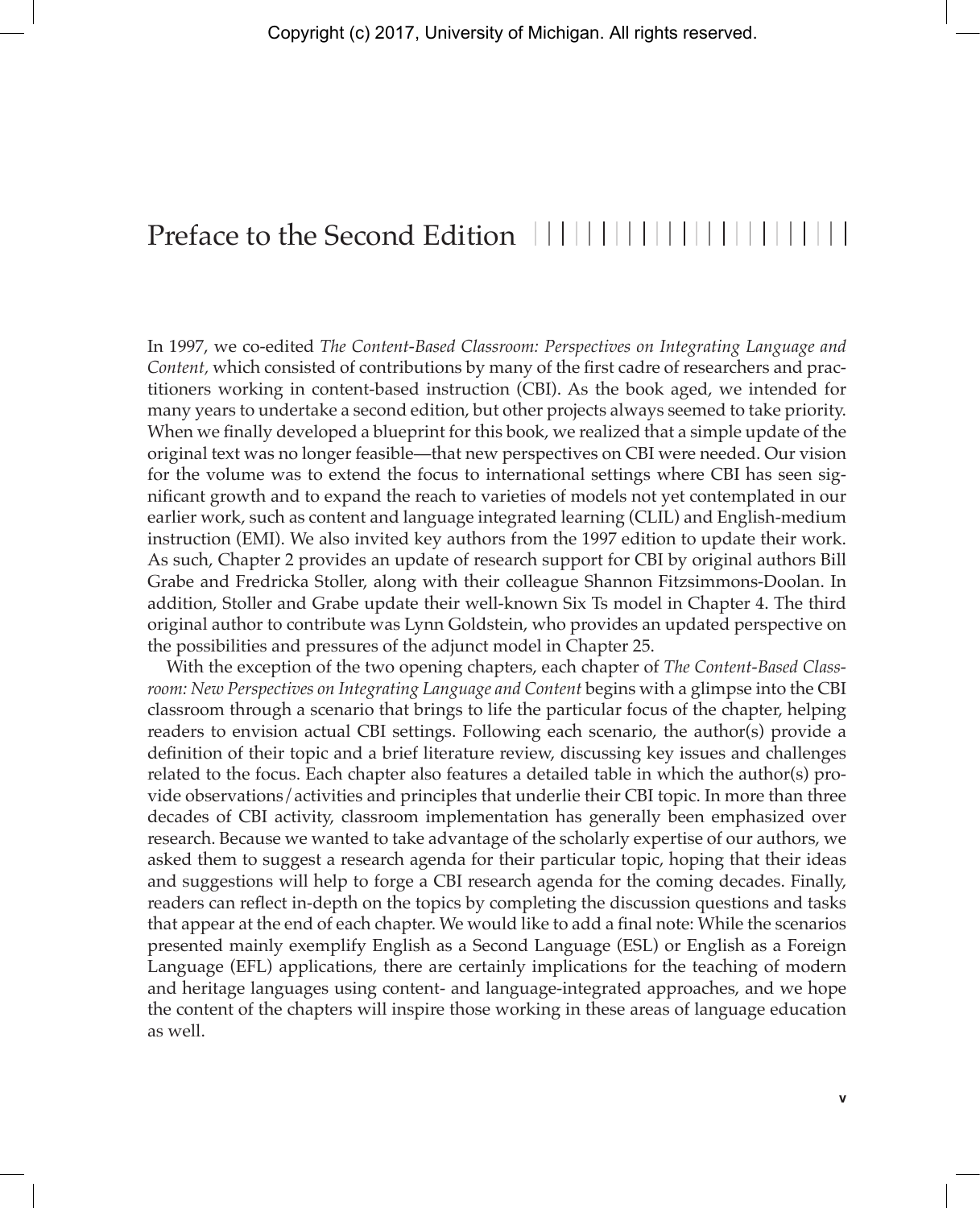## **vi** | | Preface to Second Edition

The volume is divided into six parts. In Part I, *Overview of Content-Based Instruction*, the authors, Donna Brinton and Ann Snow, trace the history of CBI, propose a classification of models and varieties, and discuss ongoing implementation challenges (Chapter 1). Shannon Fitzsimmons-Doolan, Bill Grabe, and Fredricka Stoller next provide research support for CBI from areas such as second language acquisition, cognitive and educational psychology, and CBI program outcomes (Chapter 2).

Part II of the volume focuses on *Program, Curriculum, and Lesson Design in Content-Based Instruction*. In Chapter 3, Tetsuo Harada details the comprehensive development of a new CBI program at the university level in Japan; Fredricka Stoller and Bill Grabe revisit the Six Ts approach to curriculum development (Chapter 4); Kate Mastruserio Reynolds takes on strategic planning of standards and objectives (Chapter 5); Laura Baecher, Anne Ediger, and Tim Farnsworth present supports for teacher planning in CBI (Chapter 6); and Pauline Gibbons illustrates scaffolding strategies for language and content instruction (Chapter 7). Also included in this section is Roy Lyster's argument for a greater focus on language in CBI and a description of a four-phase instructional sequence for language-focused instruction with examples from French immersion classrooms (Chapter 8) and David Nunan's integrated approach to content, tasks, and projects (Chapter 9).

Part III, *Innovative Applications of Content-Based Instruction*, contains examples of a variety of models in diverse CBI settings: Mary Lou McCloskey describes the curriculum of a summer camp held for middle school English teachers and students from European and Balkan countries that was organized around the themes of peace, tolerance, and conflict resolution (Chapter 10); in Chapter 11, Christiane Dalton-Puffer synthesizes the work on CLIL, illustrating application of the model with examples from Spain and Austria. The focus of Chapter 12 is Dudley Reynolds' work with a professional development program in Qatar in which teachers implemented translanguaging strategies in Arabic and English with their students as they learned science. Chapter 13, by Arlys van Wyk, details an adjunct program in South Africa for underprepared university students that focuses on critical academic language skills. Using both onsite and online approaches, Lisa Chou and Sherise Lee, in Chapter 14, highlight features of theme-based and adjunct models to teach art to university ESL students at the Academy of Art University in San Francisco, California. In Chapter 15, Anne Burns and Sue Ollerhead describe adult continuing education programs in the United States and Australia where content that is both meaningful to the lives of immigrants and to vocationally oriented students is integrated with language teaching aims. Joyce Kling, in Chapter 16, looks at applications of English-Medium Instruction (EMI) at the postgraduate level in Denmark that seek to meet the goals of internationalization of students/staff and the curriculum. In Chapter 17, Chris Stillwell focuses on the EMI setting as well, but with a view toward ways to support lecturers with professional development and learners with needed language skill instruction.

Part IV, *Content-Based Instruction and Related Approaches: Shared Connections*, seeks to elaborate on the connections between CBI and other related approaches that often overlap in terms of audiences and goals. In Chapter 18, Donna Brinton presents scenarios from New Zealand and Hong Kong to explore the relationship between English for Special Purposes